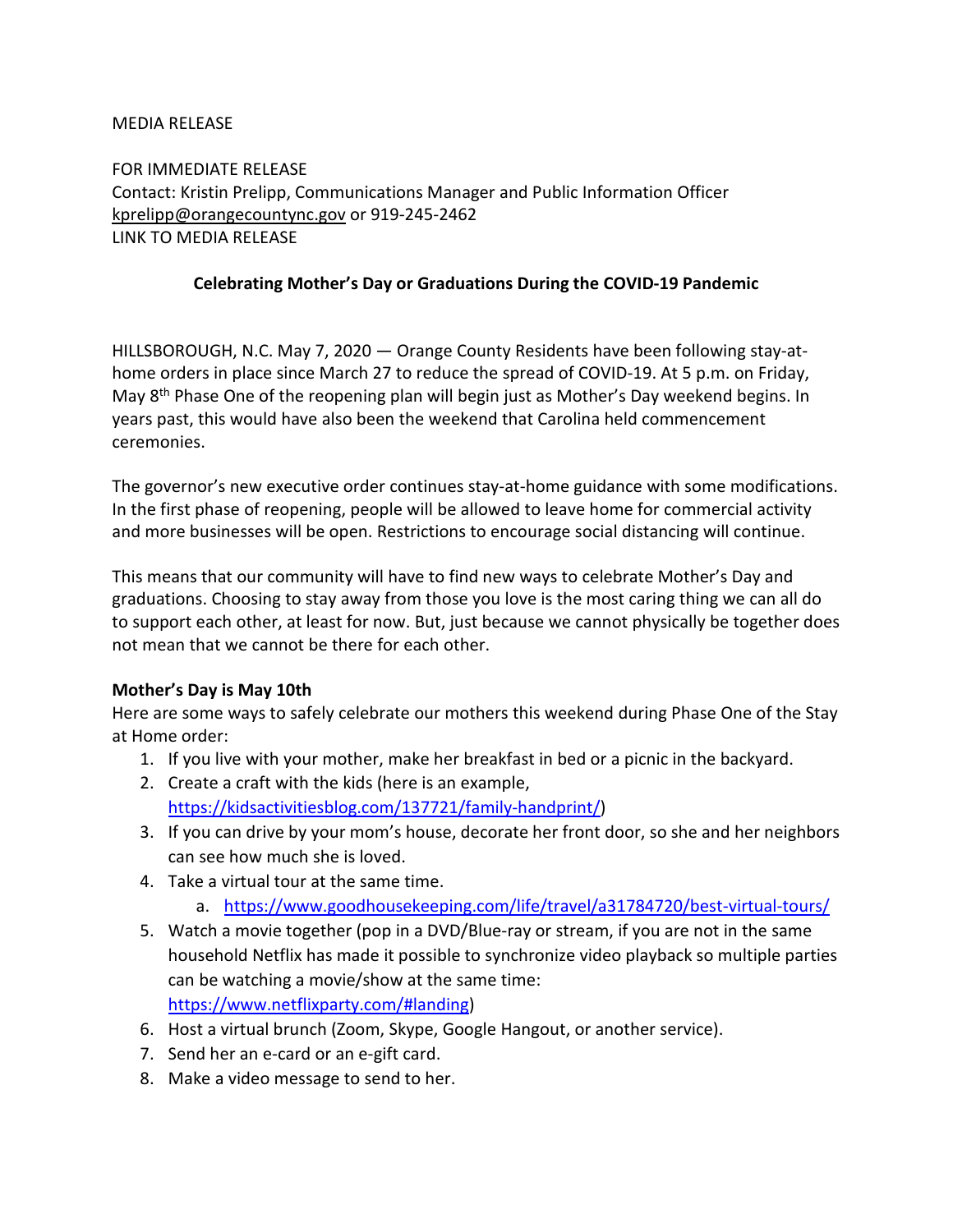- 9. Order your mom's favorite meal from her favorite local restaurant for delivery or pick it up for her (through curbside pickup) and drop it off for her on her front porch (of course call her to let her know that there is food there.
- 10. Create a grateful jar: have members in the family (even those not living together) write on slips of paper things they are grateful for and put them in a jar, read a few out for mom over the phone or on a video chat and share them all once restrictions are completely lifted.
- 11. Find a recipe you and mom love and set up a video call and to bake or cook together.
- 12. You can always order a gift online (order supplies so mom can enjoy an at home spa day, like bath bombs, etc).

We also acknowledge and respect that Mother's Day may be difficult and complicated for some people, like for people who have lost their mothers, people who have strained relationships with their mothers, blended families, and those who have had issues with fertility. If you are in this category, do what you need to make sure you are taken care of while staying safe. Perhaps make it a day of self-care.

# **Graduations**:

May also marks graduation time for many students, and it is a time to celebrate the accomplishments of a long-time educational journey. Since we should still stay home and not gather, we cannot celebrate in the traditional ways, but this does not diminish the pride and joy we have for graduating students! Congratulations! Here are some ways to celebrate grads during this time:

- 1. Watch: #Graducation2020: Facebook and Instagram Celebrate the Class of 2020. May 15<sup>th</sup> @2pm ET. Commencement address given by Oprah Winfrey, Awkwafina, Jennifer Garner, Lil Nas X, Simone Biles, and more. <https://about.fb.com/news/2020/04/graduation-2020/>
- 2. Watch: Graduate Together: America Honors the High School Class of 2020. Airing on ABC, CBS, Fox, and NBC on May  $16<sup>th</sup>$  at 8pm EDT. Commencement address given by Barack Obama, LeBron James, Malala Yousafzai, Ben Platt, and more.
- 3. Host a video Chat Party! (use Zoom, Skype, etc.)
- 4. Record a video tribute. Compile celebratory videos and send to the graduate.
- 5. If family want to send graduation gifts, send them to someone else who lives with them so they can create a "gift scavenger hunt."
- 6. Create a message where you show one of your favorite memories with the grad (old pictures are always fun!) and send to them. Maybe even do some scrapbooking.
- 7. Decorate the graduate's mailbox or door!
- 8. Have an at home photo shoot! Decorate a photo wall if you can to make it more festive!
- 9. Send e-card or e-gift card.
- 10. As always you can order gifts online. Maybe the grad can create an online wish list.
- 11. Plan now for a party later, once it is safer and restrictions have been lifted.